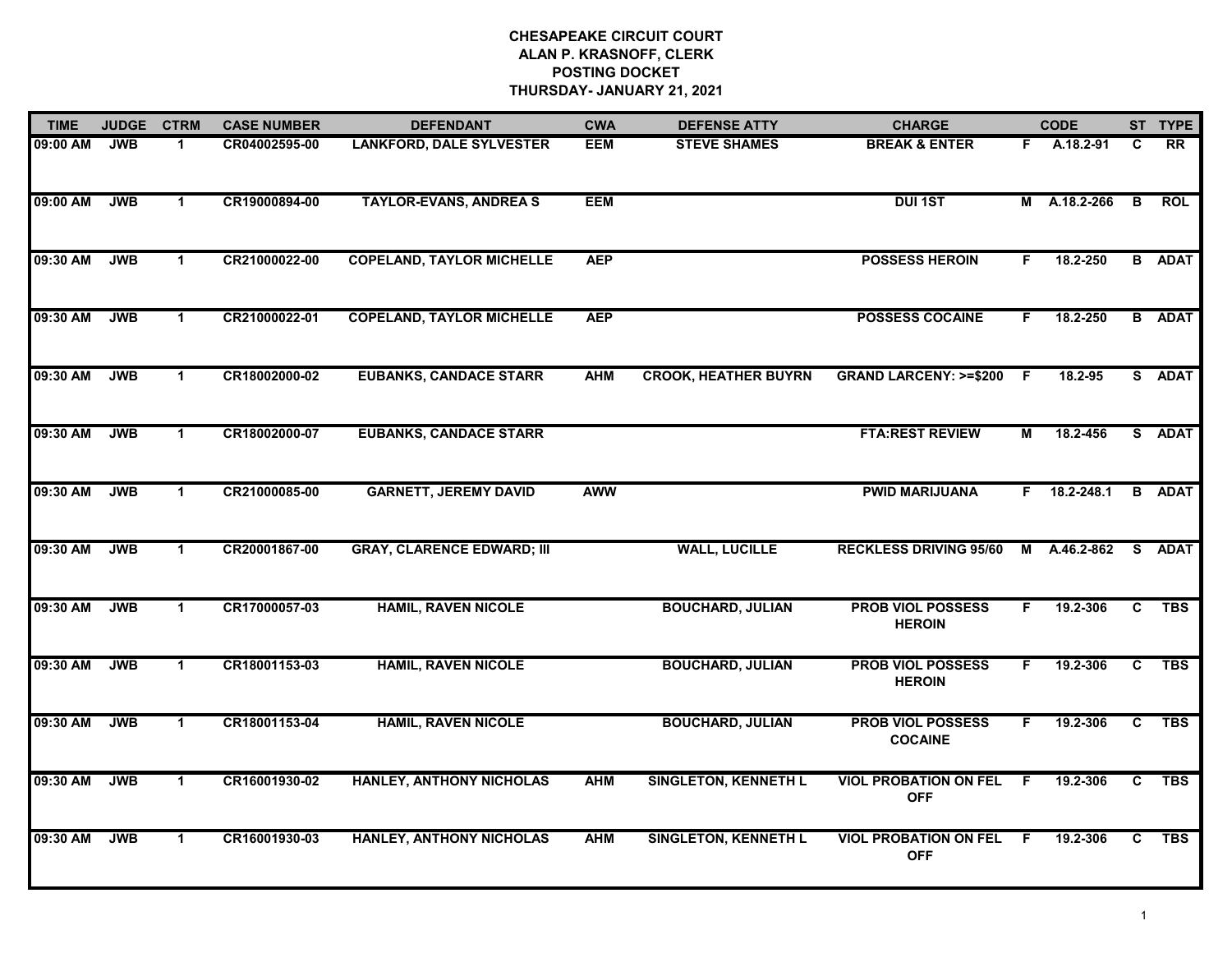| <b>TIME</b> | <b>JUDGE</b> | <b>CTRM</b>  | <b>CASE NUMBER</b> | <b>DEFENDANT</b>                  | <b>CWA</b> | <b>DEFENSE ATTY</b>       | <b>CHARGE</b>                                   |    | <b>CODE</b>         |    | ST TYPE       |
|-------------|--------------|--------------|--------------------|-----------------------------------|------------|---------------------------|-------------------------------------------------|----|---------------------|----|---------------|
| 09:30 AM    | <b>JWB</b>   | $\mathbf{1}$ | CR20000289-00      | <b>HANLEY, ANTHONY NICHOLAS</b>   | <b>AHM</b> | <b>SINGLETON, KENNETH</b> | <b>POSSESS HEROIN</b>                           | F. | 18.2-250            | C. | <b>TBS</b>    |
| 09:30 AM    | <b>JWB</b>   | $\mathbf 1$  | CR20001811-00      | <b>OGLESBY, JOHN DOUGLAS; JR</b>  | <b>BW</b>  |                           | <b>PWID MARIJUANA</b>                           | F. | 18.2-248.1          |    | <b>B</b> ADAT |
| 09:30 AM    | <b>JWB</b>   | $\mathbf 1$  | CR20001811-01      | <b>OGLESBY, JOHN DOUGLAS; JR</b>  | <b>BW</b>  |                           | <b>POSSESS OXYCODONE</b>                        | F. | 18.2-250            |    | <b>B</b> ADAT |
| 09:30 AM    | <b>JWB</b>   | $\mathbf 1$  | CR20001811-02      | <b>OGLESBY, JOHN DOUGLAS; JR</b>  | <b>BW</b>  |                           | POSSESS GUN W/ SCH I-II F<br><b>DRUG</b>        |    | 18.2-308.4          |    | <b>B</b> ADAT |
| 10:15 AM    | <b>JWB</b>   | $\mathbf 1$  | CR18000497-00      | <b>FALES, CODY DANIEL</b>         | <b>DAW</b> | <b>MUSSONI, ERIK</b>      | <b>ROBBERY</b>                                  | F. | 18.2-58             |    | C MOPT        |
| 10:15 AM    | <b>JWB</b>   | $\mathbf{1}$ | CR18000497-01      | <b>FALES, CODY DANIEL</b>         | <b>DAW</b> | <b>MUSSONI, ERIK</b>      | PETIT LARCENY 1ST OFF                           | M  | 18.2-96             |    | <b>B</b> MOPT |
| 11:00 AM    | <b>JWB</b>   | $\mathbf 1$  | CR20000737-00      | <b>REESE, RICHARD SCOTT</b>       | <b>EEM</b> | <b>MORRIS, DIALLOK</b>    | <b>DWI, PRIOR RELATED</b><br><b>FELONY CONV</b> |    | $F$ J.18.2-266      |    | C SENR        |
| 11:00 AM    | <b>JWB</b>   | $\mathbf 1$  | CR20000737-01      | <b>REESE, RICHARD SCOTT</b>       | <b>EEM</b> | <b>MORRIS, DIALLOK</b>    | <b>DRIVE ON REVOKED</b><br><b>LICENSE-DWI</b>   |    | F 46.2-391D2 C SENR |    |               |
| 11:30 AM    | <b>JWB</b>   | $\mathbf{1}$ | CR21000011-00      | <b>BEACH, TABITHA BLANKENSHIP</b> | <b>DAW</b> | <b>LABOUNTY, OKSANA</b>   | <b>POSSESS</b><br><b>METHAMPHETAMINE</b>        | F. | 18.2-250            |    | <b>B</b> PLEA |
| 11:30 AM    | <b>JWB</b>   | $\mathbf{1}$ | CR21000011-01      | <b>BEACH, TABITHA BLANKENSHIP</b> | <b>DAW</b> | <b>LABOUNTY, OKSANA</b>   | <b>CONCEALED WEAPON:</b><br><b>CARRY</b>        | М  | 18.2-308            |    | <b>B</b> PLEA |
| 12:00 PM    | <b>JWB</b>   | $\mathbf 1$  | CR20000491-00      | <b>SEACRIST, JORDAN ALEXANDER</b> | <b>ASA</b> | Draper, Anthony L.        | <b>POSSESS</b><br><b>METHAMPHETAMINE</b>        | F. | 18.2-250            |    | C SENR        |
| 01:15 PM    | <b>JWB</b>   | $\mathbf{1}$ | CR17000851-04      | <b>FULFORD, QUIANA VERNIA</b>     |            |                           | <b>VIOL PROBATION ON FEL</b><br><b>OFF</b>      | F. | 19.2-306            |    | C ADAT        |
| 01:15 PM    | <b>JWB</b>   | $\mathbf{1}$ | CR17000851-05      | <b>FULFORD, QUIANA VERNIA</b>     |            |                           | <b>VIOL PROBATION ON FEL</b><br><b>OFF</b>      | -F | 19.2-306            |    | C ADAT        |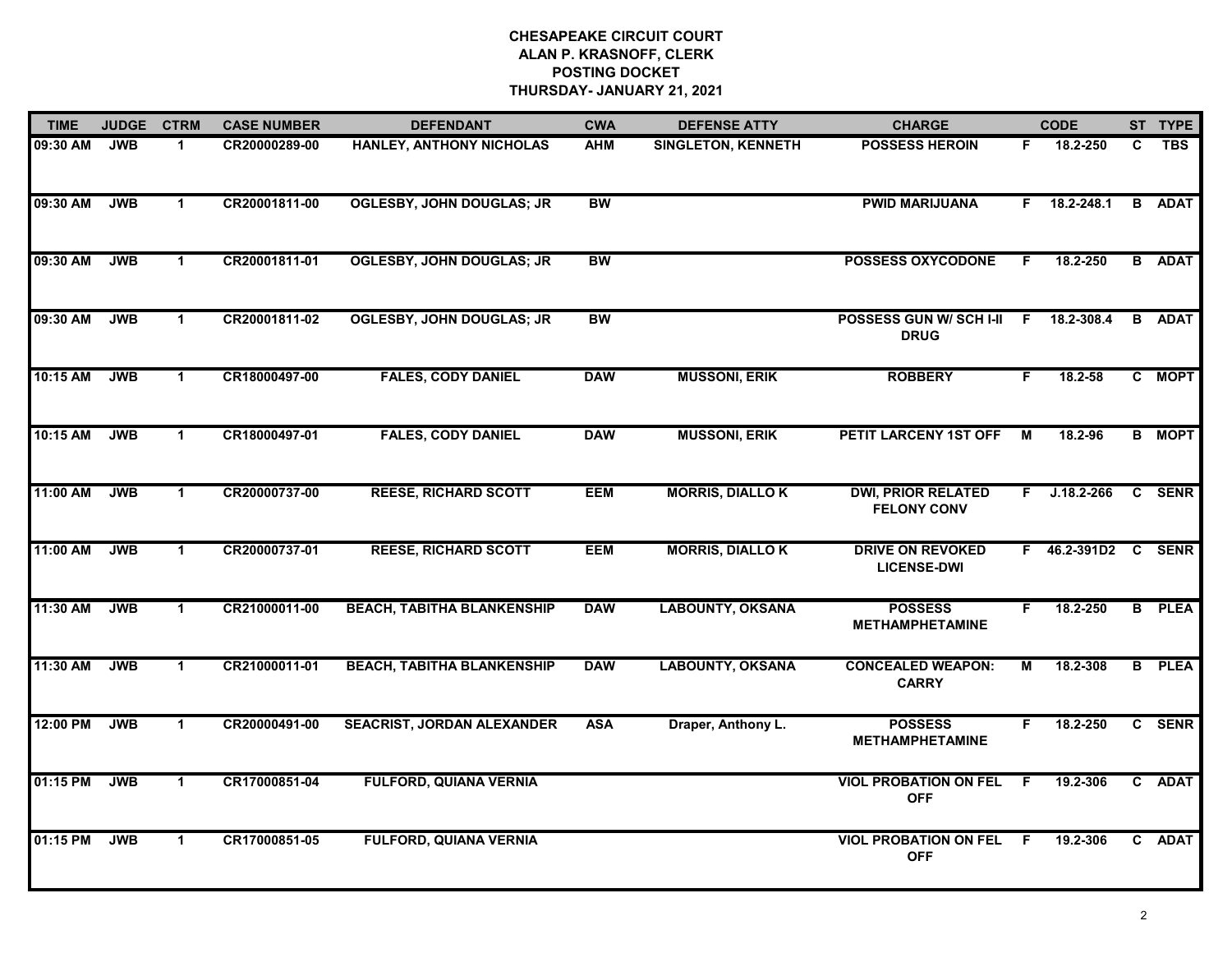| <b>TIME</b> | <b>JUDGE</b> | <b>CTRM</b>    | <b>CASE NUMBER</b> | <b>DEFENDANT</b>                                | <b>CWA</b> | <b>DEFENSE ATTY</b>       | <b>CHARGE</b>                               |                         | <b>CODE</b>  |                | ST TYPE       |
|-------------|--------------|----------------|--------------------|-------------------------------------------------|------------|---------------------------|---------------------------------------------|-------------------------|--------------|----------------|---------------|
| 01:30 PM    | <b>JWB</b>   | 1              | CR18000879-00      | <b>JONES, DAEKWON LASHAWN</b>                   | <b>DRT</b> | <b>FLANDERS, JOSHUA B</b> | <b>GRAND LARCENY</b>                        | F.                      | 18.2-95      | C.             | <b>TBS</b>    |
| 01:30 PM    | <b>JWB</b>   | $\mathbf{1}$   | CR18000879-08      | <b>JONES, DAEKWON LASHAWN</b>                   |            |                           | <b>FTA-RR HEARING</b>                       | М                       | 18.2-456     | $\overline{c}$ | <b>ADAT</b>   |
| 02:00 PM    | <b>JWB</b>   | $\mathbf{1}$   | CR16001932-02      | <b>ROLAND, JACQUELYN MARIE</b>                  | <b>MEB</b> | <b>BOUCHARD, JULIAN</b>   | <b>VIOL PROBATION ON FEL</b><br><b>OFF</b>  | F                       | 19.2-306     | C              | <b>REV</b>    |
| 02:00 PM    | <b>JWB</b>   | $\mathbf{1}$   | CR17001080-01      | <b>ROLAND, JACQUELYN MARIE</b>                  | <b>MEB</b> | <b>BOUCHARD, JULIAN</b>   | <b>VIOL PROBATION ON FEL</b><br><b>OFF</b>  | F.                      | 19.2-306     | C              | <b>REV</b>    |
| 02:30 PM    | <b>JWB</b>   | $\mathbf{1}$   | CR19001879-00      | <b>ANTHONY-JOHNSON, DARRIUS</b><br><b>DONTE</b> | <b>KJB</b> | Buyrn, Richard L.         | <b>POSSESS</b><br><b>METHAMPHETAMINE</b>    | F.                      | 18.2-250     | $\overline{c}$ | <b>TBS</b>    |
| 02:30 PM    | <b>JWB</b>   | $\mathbf{1}$   | CR19001879-01      | <b>ANTHONY-JOHNSON, DARRIUS</b><br><b>DONTE</b> |            |                           | <b>FTA - PLEA</b>                           | M                       | 18.2-456     |                | C ADAT        |
| 02:30 PM    | <b>JWB</b>   | $\mathbf{1}$   | CR18000524-03      | <b>HARRELL, ZACHERY DANIEL</b>                  | <b>DRT</b> | <b>BOUCHARD, JULIAN</b>   | <b>VIOL PROBATION ON FEL</b><br><b>OFF</b>  | - F                     | 19.2-306     | C              | <b>REV</b>    |
| 02:30 PM    | <b>JWB</b>   | $\mathbf{1}$   | CR18000524-04      | <b>HARRELL, ZACHERY DANIEL</b>                  | <b>DRT</b> | <b>BOUCHARD, JULIAN</b>   | <b>VIOL PROBATION OF MISD</b><br><b>OFF</b> | M                       | 19.2-306     | C              | <b>REV</b>    |
| 02:30 PM    | <b>JWB</b>   | 1              | CR18000524-05      | <b>HARRELL, ZACHERY DANIEL</b>                  | <b>DRT</b> | <b>BOUCHARD, JULIAN</b>   | <b>VIOL PROBATION OF MISD</b><br><b>OFF</b> | M                       | 19.2-306     | C.             | <b>REV</b>    |
| 02:30 PM    | <b>JWB</b>   | $\mathbf{1}$   | CR18001753-01      | <b>HARRELL, ZACHERY DANIEL</b>                  | <b>DRT</b> | <b>BOUCHARD, JULIAN</b>   | <b>VIOL PROBATION ON FEL</b><br><b>OFF</b>  | F                       | 19.2-306     | C              | REV           |
| 03:00 PM    | <b>JWB</b>   | $\mathbf 1$    | CR20000102-00      | <b>SHERROD, MARQUIS JAMAL</b>                   | <b>BKF</b> | Black, Hugh E.; III       | DWI: 1ST (ACC)                              |                         | M A.18.2-266 |                | S TRYL        |
| 09:00 AM    | <b>JCH</b>   | $\overline{2}$ | CR20000921-00      | <b>WILKINSON, JAMES LEWIS</b>                   | <b>JAF</b> | Byrum, Robert G.          | <b>DWI: 1ST OFF, BAC &gt;.20%</b>           | $\overline{\mathsf{M}}$ | 18.2-266     |                | <b>B</b> SENR |
| 09:00 AM    | <b>JCH</b>   | $\mathbf{2}$   | CR20000921-01      | <b>WILKINSON, JAMES LEWIS</b>                   | <b>JAF</b> | Byrum, Robert G.          | <b>HIT &amp; RUN</b>                        |                         | F C.46.2-894 |                | <b>B</b> SENR |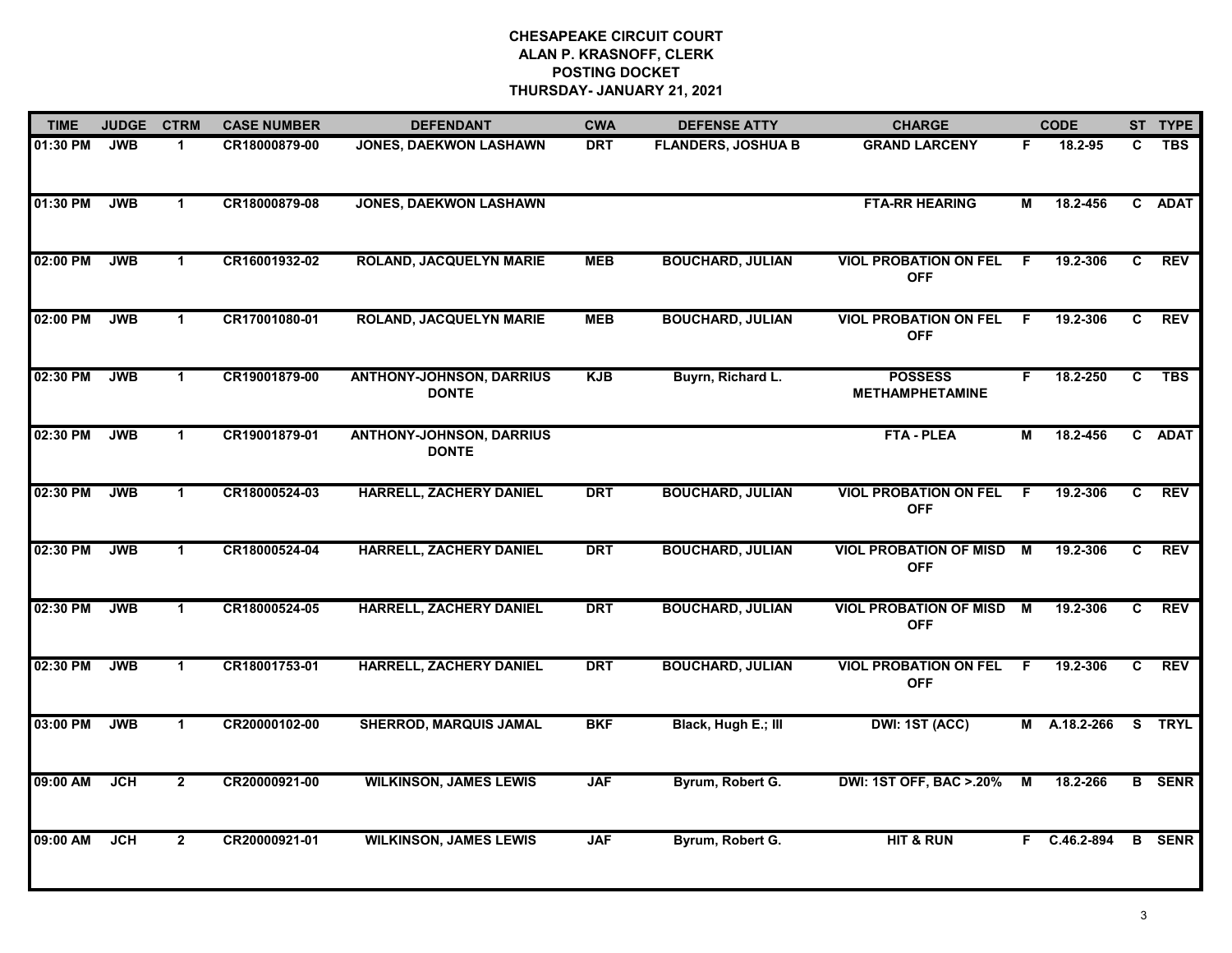| <b>TIME</b> | <b>JUDGE</b> | <b>CTRM</b>    | <b>CASE NUMBER</b> | <b>DEFENDANT</b>                | <b>CWA</b> | <b>DEFENSE ATTY</b>      | <b>CHARGE</b>                                  |    | <b>CODE</b>   |    | ST TYPE       |
|-------------|--------------|----------------|--------------------|---------------------------------|------------|--------------------------|------------------------------------------------|----|---------------|----|---------------|
| 09:30 AM    | <b>JCH</b>   | $\overline{2}$ | CR15001053-03      | <b>WARREN, MELVIN CORNELIUS</b> | <b>WHC</b> | Buyrn, William E.        | <b>PROB VIOL POSSESS</b><br><b>COCAINE</b>     | F. | 19.2-306      |    | C MENT        |
| 10:00 AM    | <b>JCH</b>   | $\overline{2}$ | CR21000017-00      | <b>LUPTON, DAVID KENNETH</b>    | <b>ASA</b> | <b>COLLINS, J KEVIN</b>  | <b>POSSESS</b><br><b>METHAMPHETAMINE</b>       | F  | 18.2-250      |    | <b>B</b> PLEA |
| 10:00 AM    | <b>JCH</b>   | $\overline{2}$ | CR21000017-01      | <b>LUPTON, DAVID KENNETH</b>    | <b>ASA</b> | <b>COLLINS, J KEVIN</b>  | POSSESS PARAPHERNALIA M                        |    | 54.1-3466     |    | <b>B</b> PLEA |
| 10:30 AM    | <b>JCH</b>   | $\overline{2}$ | CR21000066-00      | <b>BURGESS, TRISTIAN CYNQUE</b> | <b>AMF</b> | Gilchrist, Kurt A.       | <b>MALICIOUS WOUNDING</b><br><b>ATTEMPT</b>    | F. | $18.2 - 51$   |    | C PLEA        |
| 10:30 AM    | <b>JCH</b>   | $\overline{2}$ | CR21000066-01      | <b>BURGESS, TRISTIAN CYNQUE</b> | <b>AMF</b> | Gilchrist, Kurt A.       | <b>MALICIOUS WOUNDING</b><br><b>ATTEMPT</b>    | F. | 18.2-51       |    | C PLEA        |
| 10:30 AM    | <b>JCH</b>   | $\overline{2}$ | CR21000066-02      | <b>BURGESS, TRISTIAN CYNQUE</b> | <b>AMF</b> | Gilchrist, Kurt A.       | <b>MALICIOUS WOUNDING</b><br><b>CONSPIRACY</b> | F. | $18.2 - 51$   |    | C PLEA        |
| 10:30 AM    | <b>JCH</b>   | $\overline{2}$ | CR21000066-03      | <b>BURGESS, TRISTIAN CYNQUE</b> | <b>AMF</b> | Gilchrist, Kurt A.       | <b>MALICIOUS WOUNDING</b><br><b>CONSPIRACY</b> | F. | $18.2 - 51$   |    | C PLEA        |
| 10:30 AM    | <b>JCH</b>   | $\overline{2}$ | CR21000066-04      | <b>BURGESS, TRISTIAN CYNQUE</b> | <b>AMF</b> | Gilchrist, Kurt A.       | <b>USE FIREARM IN FELONY</b><br><b>1ST OFF</b> | F  | $18.2 - 53.1$ |    | C PLEA        |
| 10:30 AM    | JCH          | $\overline{2}$ | CR21000066-05      | <b>BURGESS, TRISTIAN CYNQUE</b> | <b>AMF</b> | Gilchrist, Kurt A.       | <b>USE FIREARM IN FELONY</b><br><b>1ST OFF</b> | F. | 18.2-53.1     |    | C PLEA        |
| 10:30 AM    | <b>JCH</b>   | $\overline{2}$ | CR21000066-06      | <b>BURGESS, TRISTIAN CYNQUE</b> | <b>AMF</b> | Gilchrist, Kurt A.       | <b>SHOOT FIREARM FROM</b><br><b>VEHICLE</b>    | F. | 18.2-286.1    | C  | <b>PLEA</b>   |
| 10:30 AM    | JCH          | $\overline{2}$ | CR21000066-07      | <b>BURGESS, TRISTIAN CYNQUE</b> | <b>AMF</b> | Gilchrist, Kurt A.       | <b>MALIC SHOOT/THRW AT</b><br><b>TRAIN/CAR</b> | F. | 18.2-154      |    | C PLEA        |
| 11:00 AM    | <b>JCH</b>   | $\overline{2}$ | CR21000081-00      | <b>JONES, LOUIS MITCHELL</b>    | <b>AMF</b> | <b>GREENSIDE, JOHN D</b> | <b>MALIC SHOOT/THRW AT</b><br><b>TRAIN/CAR</b> | F. | 18.2-154      |    | C PLEA        |
| 11:00 AM    | <b>JCH</b>   | $\overline{2}$ | CR21000081-01      | <b>JONES, LOUIS MITCHELL</b>    | <b>AMF</b> | <b>GREENSIDE, JOHN D</b> | <b>SHOOT FIREARM FROM</b><br><b>VEHICLES</b>   | F. | 18.2-286.1    | C. | <b>PLEA</b>   |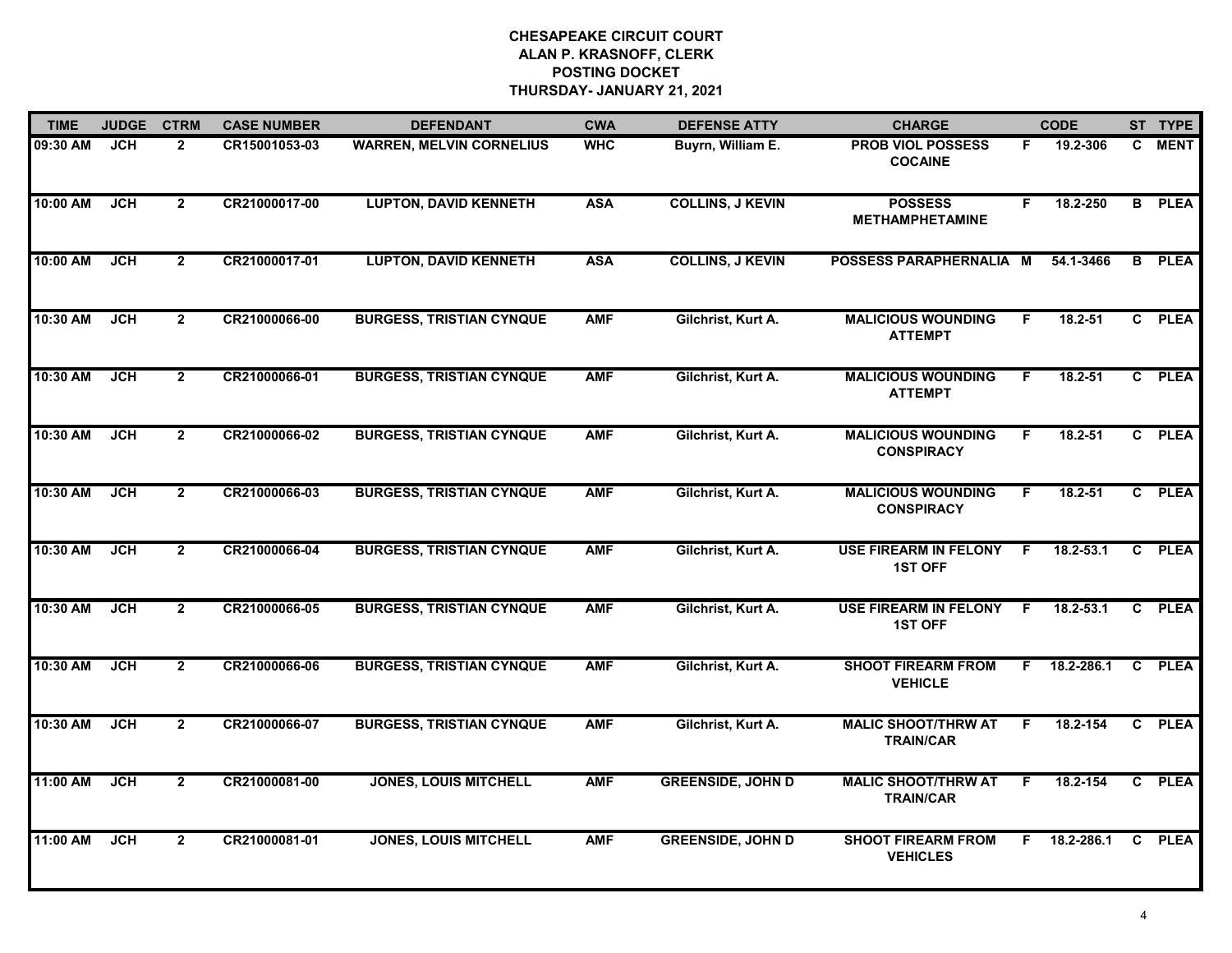| <b>TIME</b> | <b>JUDGE</b> | <b>CTRM</b>    | <b>CASE NUMBER</b> | <b>DEFENDANT</b>                  | <b>CWA</b> | <b>DEFENSE ATTY</b>                          | <b>CHARGE</b>                                  |              | <b>CODE</b> |    | ST TYPE       |
|-------------|--------------|----------------|--------------------|-----------------------------------|------------|----------------------------------------------|------------------------------------------------|--------------|-------------|----|---------------|
| 11:00 AM    | JCH          | $\overline{2}$ | CR21000081-02      | <b>JONES, LOUIS MITCHELL</b>      | <b>AMF</b> | <b>GREENSIDE, JOHN D</b>                     | <b>USE FIREARM IN FELONY</b><br><b>1ST OFF</b> | F.           | 18.2-53.1   |    | C PLEA        |
| 11:00 AM    | <b>JCH</b>   | $\overline{2}$ | CR21000081-04      | <b>JONES, LOUIS MITCHELL</b>      | <b>AMF</b> | <b>GREENSIDE, JOHN D</b>                     | <b>MALICIOUS WOUNDING</b>                      | F.           | 18.2-51     |    | C PLEA        |
| 11:00 AM    | <b>JCH</b>   | $\overline{2}$ | CR21000081-05      | <b>JONES, LOUIS MITCHELL</b>      | <b>AMF</b> | <b>GREENSIDE, JOHN D</b>                     | <b>MALICIOUS WOUNDING</b>                      | F.           | 18.2-51     |    | C PLEA        |
| 11:00 AM    | <b>JCH</b>   | $\overline{2}$ | CR21000081-06      | <b>JONES, LOUIS MITCHELL</b>      | <b>AMF</b> | <b>GREESIDE, JOHN D</b>                      | <b>MALICIOUS WOUNDING</b>                      | F            | 18.2-51     |    | C PLEA        |
| 11:30 AM    | <b>JCH</b>   | $\overline{2}$ | CR19000467-01      | SILVERTHORNE, SAMUEL ROBERT       | <b>JAF</b> | <b>BARLOW, JASON A</b>                       | <b>VIOL PROBATION ON FEL</b><br><b>OFF</b>     | F            | 19.2-306    | C. | <b>REV</b>    |
| 11:30 AM    | <b>JCH</b>   | $\overline{2}$ | CR20001533-00      | SILVERTHORNE, SAMUEL ROBERT       | <b>JAF</b> | <b>BARLOW, JASON A</b>                       | <b>ASSAULT LEO</b>                             | F.           | 18.2-57     |    | C PLEA        |
| 12:30 PM    | <b>JCH</b>   | $\overline{2}$ | CR20000497-00      | <b>BOOSE, NAKIYA DELORIS</b>      | <b>DAM</b> | <b>ARRINGTON, DEBRACA</b><br><b>CHAVONNE</b> | SHOPLIFT >\$500                                | F.           | 18.2-103    |    | <b>B</b> SENR |
| 02:00 PM    | <b>JCH</b>   | $\overline{2}$ | CR17001453-06      | <b>GAY, JAMAR JAMES</b>           | <b>AMF</b> | <b>TRAVERS, MEREDITH B</b>                   | <b>PROB VIOL UNLAWFUL</b><br><b>WOUNDING</b>   | F.           | 19.2-306    |    | C BOND        |
| 02:45 PM    | JCH          | $\overline{2}$ | CR12002775-01      | <b>CHERRY, HORACE EUGENE</b>      | <b>MEB</b> | <b>SHANNON, KRISTEN M</b>                    | <b>VIOL PROBATION ON FEL</b><br><b>OFF</b>     | E            | 19.2-306    | C. | <b>REV</b>    |
| 03:30 PM    | <b>JCH</b>   | $\overline{2}$ | CR20000221-00      | <b>ALEXANDER, ANTHONY QUINTON</b> | <b>SPP</b> | <b>CLINE, SHAWN M</b>                        | <b>POSSESSION OF</b><br><b>MARIJUANA</b>       | М            | 18.2-250.1  |    | S PLEA        |
| 04:00 PM    | <b>JCH</b>   | $\mathbf{2}$   | CR21000173-00      | <b>WIDEN, CHRISTOPHER MICHAEL</b> | <b>AWW</b> | <b>SPARTZ, SARA</b>                          | <b>BOND APPEAL</b>                             | $\mathbf{o}$ | 19.2-124    |    | C BOND        |
| 09:00 AM    | ST           | 4              | CR20001778-00      | <b>GRIFFIN, CARLTON ERIC</b>      | <b>MEB</b> | Short, James E.                              | <b>MALICIOUS WOUNDING</b>                      | F.           | 18.2-51     | B  | <b>MOT</b>    |
| 09:45 AM    | ST           | 4              | CR20001160-00      | <b>HOGGE, JONATHON NEAL</b>       | <b>DLB</b> | Byrum, Robert G.                             | <b>RECEIVE STOLEN GOODS</b><br>> \$500         | E            | 18.2-108    |    | <b>B</b> PLEA |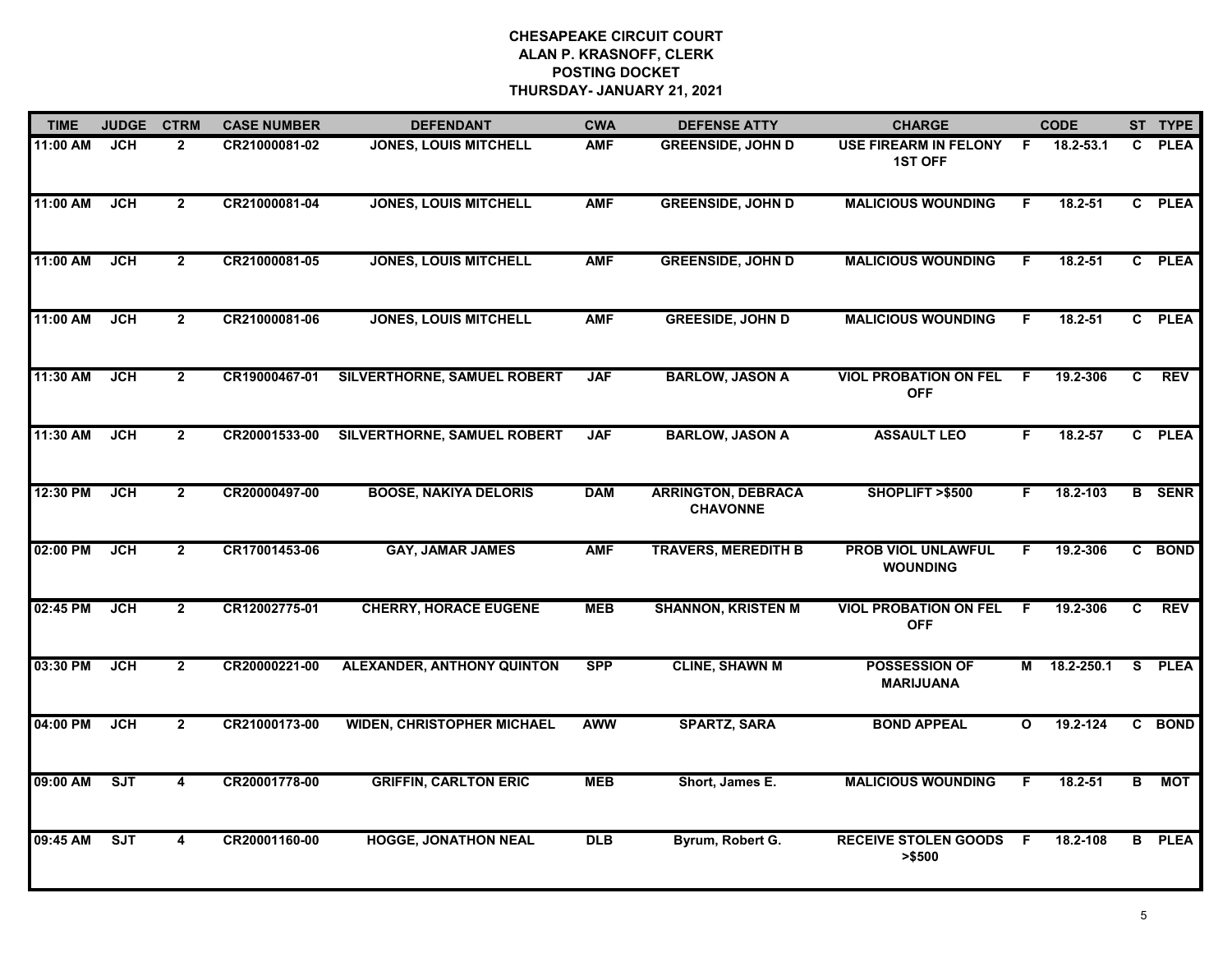| <b>TIME</b> | <b>JUDGE</b> | <b>CTRM</b>             | <b>CASE NUMBER</b> | <b>DEFENDANT</b>                  | <b>CWA</b> | <b>DEFENSE ATTY</b>           | <b>CHARGE</b>                                 |    | <b>CODE</b>     |              | ST TYPE       |
|-------------|--------------|-------------------------|--------------------|-----------------------------------|------------|-------------------------------|-----------------------------------------------|----|-----------------|--------------|---------------|
| 12:30 PM    | ST           | 4                       | CR20001067-00      | <b>MOORE, LIONEL OLIVER</b>       | <b>WHC</b> | <b>LABOUNTY, OKSANA</b>       | <b>UNAUTH USE OF MOTOR</b><br><b>VEHICLE</b>  |    | F A.18.2-102    | $\mathbf{c}$ | <b>PLEA</b>   |
| 12:30 PM    | ST           | $\overline{\mathbf{4}}$ | CR20001067-01      | <b>MOORE, LIONEL OLIVER</b>       | <b>WHC</b> | <b>LABOUNTY, OKSANA</b>       | <b>OBSTRUCT JUSTICE</b>                       | м  | 18.2-460        |              | C PLEA        |
| 12:30 PM    | ST           | 4                       | CR20001067-02      | <b>MOORE, LIONEL OLIVER</b>       | <b>WHC</b> | <b>LABOUNTY, OKSANA</b>       | <b>OBSTRUCT JUSTICE</b>                       | М  | 18.2-460        |              | C PLEA        |
| 12:30 PM    | SJT          | 4                       | CR20001067-03      | <b>MOORE, LIONEL OLIVER</b>       | <b>WHC</b> | <b>LABOUNTY, OKSANA</b>       | <b>POSSESS MARIJUANA 2+</b><br><b>OFF</b>     | М  | 18.2-250.1      | C            | <b>PLEA</b>   |
| 12:30 PM    | ST           | 4                       | CR20001067-04      | <b>MOORE, LIONEL OLIVER</b>       | <b>WHC</b> | <b>LABOUNTY, OKSANA</b>       | <b>DESTRUCT PROP W/INTENT M</b><br>$<$ \$1000 |    | 18.2-137        | C            | <b>PLEA</b>   |
| 12:30 PM    | ST           | 4                       | CR20001067-05      | <b>MOORE, LIONEL OLIVER</b>       | <b>WHC</b> | <b>LABOUNTY, OKSANA</b>       | <b>DESTRUCT PROP W/INTENT M</b><br>$<$ \$1000 |    | 18.2-137        |              | C PLEA        |
| 12:30 PM    | ST           | 4                       | CR20001067-06      | <b>MOORE, LIONEL OLIVER</b>       | <b>WHC</b> |                               | <b>INTOXICATION IN PUBLIC</b>                 | М  | 46-157          |              | S PLEA        |
| 02:00 PM    | SJT          | $\overline{4}$          | CR21000182-00      | <b>FLOWERS, JOANNA CHAPMAN</b>    | <b>EEM</b> | Wegman, Robert L.             | <b>POSSESS HEROIN</b>                         | F  | 18.2-250        |              | <b>B</b> PLEA |
| 02:00 PM    | <b>SJT</b>   | 4                       | CR21000182-01      | <b>FLOWERS, JOANNA CHAPMAN</b>    | <b>EEM</b> | Wegman, Robert L.             | <b>POSSESS COCAINE</b>                        | F  | 18.2-250        |              | <b>B</b> PLEA |
| 02:00 PM    | <b>SJT</b>   | 4                       | CR21000182-02      | <b>FLOWERS, JOANNA CHAPMAN</b>    | <b>EEM</b> | Wegman, Robert L.             | <b>POSSESS ALPRAZOLAM</b>                     | м  | 18.2-250        |              | <b>B</b> PLEA |
| 02:00 PM    | ST           | 4                       | CR21000182-03      | <b>FLOWERS, JOANNA CHAPMAN</b>    | <b>EEM</b> | Wegman, Robert L.             | POSSESS PARAPHERNALIA M                       |    | 54.1-3466       | В            | <b>PLEA</b>   |
| 02:45 PM    | ST           | 4                       | CR19001671-00      | <b>MARSHALL, CARLOS DEVAUGHAN</b> | <b>EEM</b> | <b>HOLDER, WILLIAM JOSHUA</b> | <b>POSSESS</b><br><b>METHAMPHETAMINE</b>      | F. | 18.2-250        | C            | DD            |
| 02:45 PM    | SJT          | 4                       | CR19001671-01      | <b>MARSHALL, CARLOS DEVAUGHAN</b> | <b>EEM</b> | HOLDER, WILLIAM JOSHUA        | <b>FTA - DD HEARING</b>                       |    | $M$ 18.2-456(6) | C            | <b>CAP</b>    |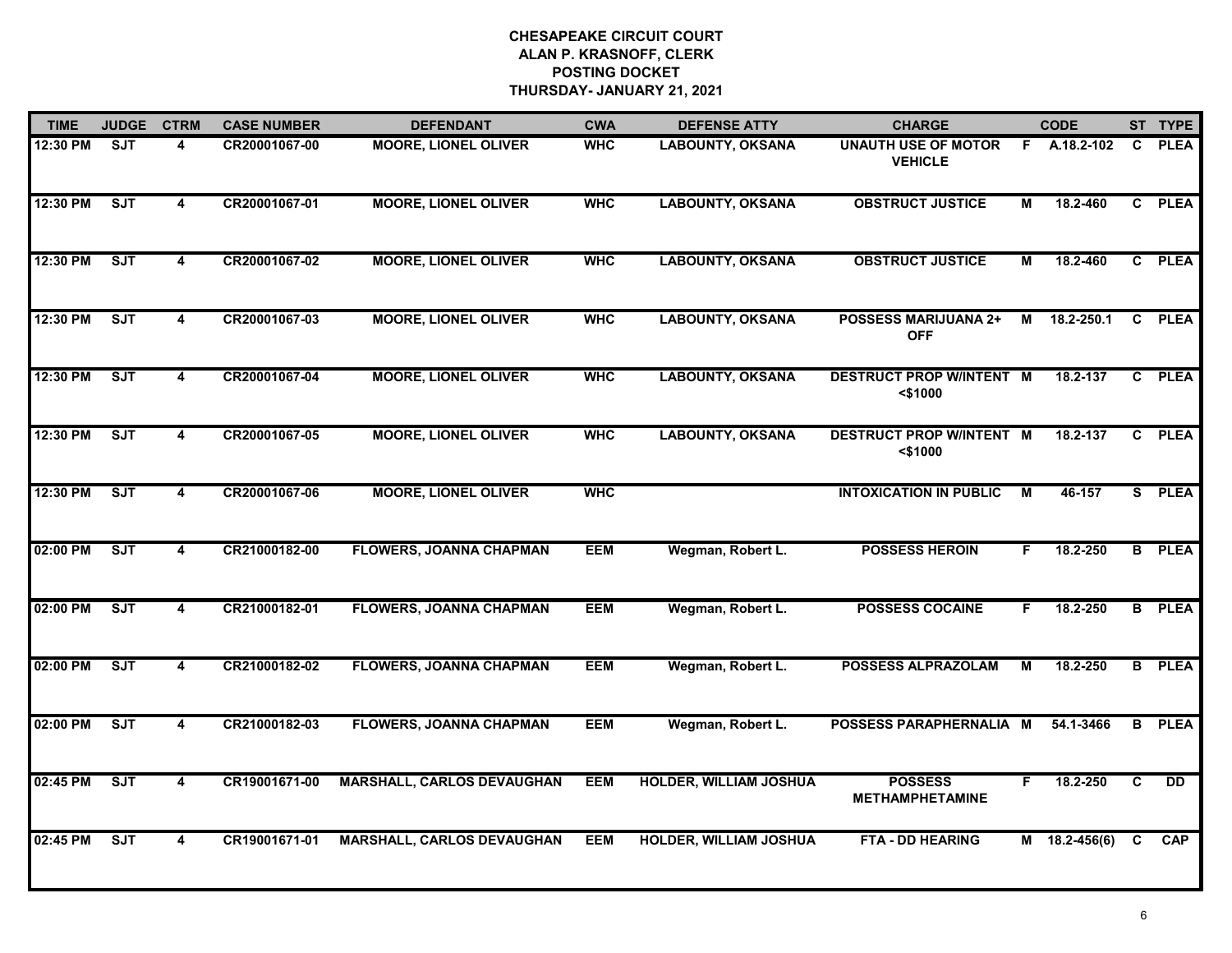| <b>TIME</b> | <b>JUDGE</b> | <b>CTRM</b>             | <b>CASE NUMBER</b> | <b>DEFENDANT</b>                  | <b>CWA</b> | <b>DEFENSE ATTY</b>       | <b>CHARGE</b>                                  |    | <b>CODE</b>         |    | ST TYPE       |
|-------------|--------------|-------------------------|--------------------|-----------------------------------|------------|---------------------------|------------------------------------------------|----|---------------------|----|---------------|
| 02:45 PM    | ST           | 4                       | CR21000220-00      | <b>MARSHALL, CARLOS DEVAUGHAN</b> | <b>EEM</b> | <b>STEVENSON, LAKISHI</b> | <b>POSSESS COCAINE</b>                         | F. | 18.2-250            |    | C PLEA        |
| 03:30 PM    | ST           | $\overline{\mathbf{4}}$ | CR20001701-00      | <b>JENKINS, JEREMY DESHAWN</b>    | <b>EEM</b> | <b>BARLOW, JASON A</b>    | <b>FELON POSS WPN/AMMO</b><br>(NOT GUN)        | F. | 18.2-308.2          | B  | <b>PLEA</b>   |
| 03:30 PM    | ST           | 4                       | CR20001701-01      | <b>JENKINS, JEREMY DESHAWN</b>    | <b>EEM</b> | <b>BARLOW, JASON A</b>    | <b>DRIV UNDER</b><br><b>REVO/SUSPENSION</b>    | М  | B.46.2-301          |    | <b>B</b> PLEA |
| 03:30 PM    | ST           | 4                       | CR20001701-02      | <b>JENKINS, JEREMY DESHAWN</b>    | <b>EEM</b> | <b>BARLOW, JASON A</b>    | <b>ELUDING POLICE -</b><br><b>ENDANGER</b>     |    | $F = 46.2 - 817(B)$ |    | <b>B</b> PLEA |
| 04:15 PM    | ST           | 4                       | CR20001642-00      | <b>RUPERTI, TONY MARK</b>         | <b>JAF</b> | <b>HARDT, PATRICIA A</b>  | <b>POSSESS COCAINE</b>                         | F. | 18.2-250            |    | <b>B</b> PLEA |
| 04:15 PM    | SJT          | 4                       | CR20001642-01      | <b>RUPERTI, TONY MARK</b>         | <b>JAF</b> | <b>HARDT, PATRICIA A</b>  | SHOPLIFT <\$500                                | М  | 18.2-103            |    | <b>B</b> PLEA |
| 04:15 PM    | ST           | 4                       | CR20001642-02      | <b>RUPERTI, TONY MARK</b>         | <b>JAF</b> | <b>HARDT, PATRICIA A</b>  | <b>POSSESS GABAPENTIN</b>                      | М  | 18.2-250            |    | S PLEA        |
| 09:00 AM    | <b>RAB</b>   | $\overline{7}$          | CR18001586-00      | <b>MACK, BRYAN DAEKWAN</b>        | <b>AWW</b> | <b>SWEENEY, B COLIN</b>   | <b>MURDER: 2ND DEGREE</b>                      | F. | $18.2 - 32$         |    | C SENR        |
| 09:00 AM    | <b>RAB</b>   | $\overline{7}$          | CR18001586-02      | <b>MACK, BRYAN DAEKWAN</b>        | <b>AWW</b> | <b>SWEENEY, B COLIN</b>   | <b>ROBBERY: RESIDENCE</b>                      | F. | $18.2 - 58$         |    | C SENR        |
| 09:00 AM    | <b>RAB</b>   | $\overline{7}$          | CR18001586-03      | <b>MACK, BRYAN DAEKWAN</b>        | <b>AWW</b> | <b>SWEENEY, B COLIN</b>   | <b>STATUTORY BURGLARY</b>                      | F. | 18.2-90             |    | C SENR        |
| 09:00 AM    | <b>RAB</b>   | $\overline{7}$          | CR18001586-05      | <b>MACK, BRYAN DAEKWAN</b>        | <b>AWW</b> | <b>SWEENEY, B COLIN</b>   | <b>ABDUCTION</b>                               | F. | 18.2-47             |    | C SENR        |
| 09:00 AM    | <b>RAB</b>   | $\overline{7}$          | CR18001586-06      | <b>MACK, BRYAN DAEKWAN</b>        | <b>AWW</b> | <b>SWEENEY, B COLIN</b>   | <b>USE FIREARM IN FELONY</b><br><b>1ST OFF</b> | F. | 18.2-53.1           | C. | <b>SENR</b>   |
| 09:00 AM    | <b>RAB</b>   | $\overline{7}$          | CR18001586-10      | <b>MACK, BRYAN DAEKWAN</b>        | <b>AWW</b> | <b>SWEENEY, B COLIN</b>   | <b>USE FIREARM IN FELONY</b><br><b>1ST OFF</b> | F  | 18.2-53.1           |    | C SENR        |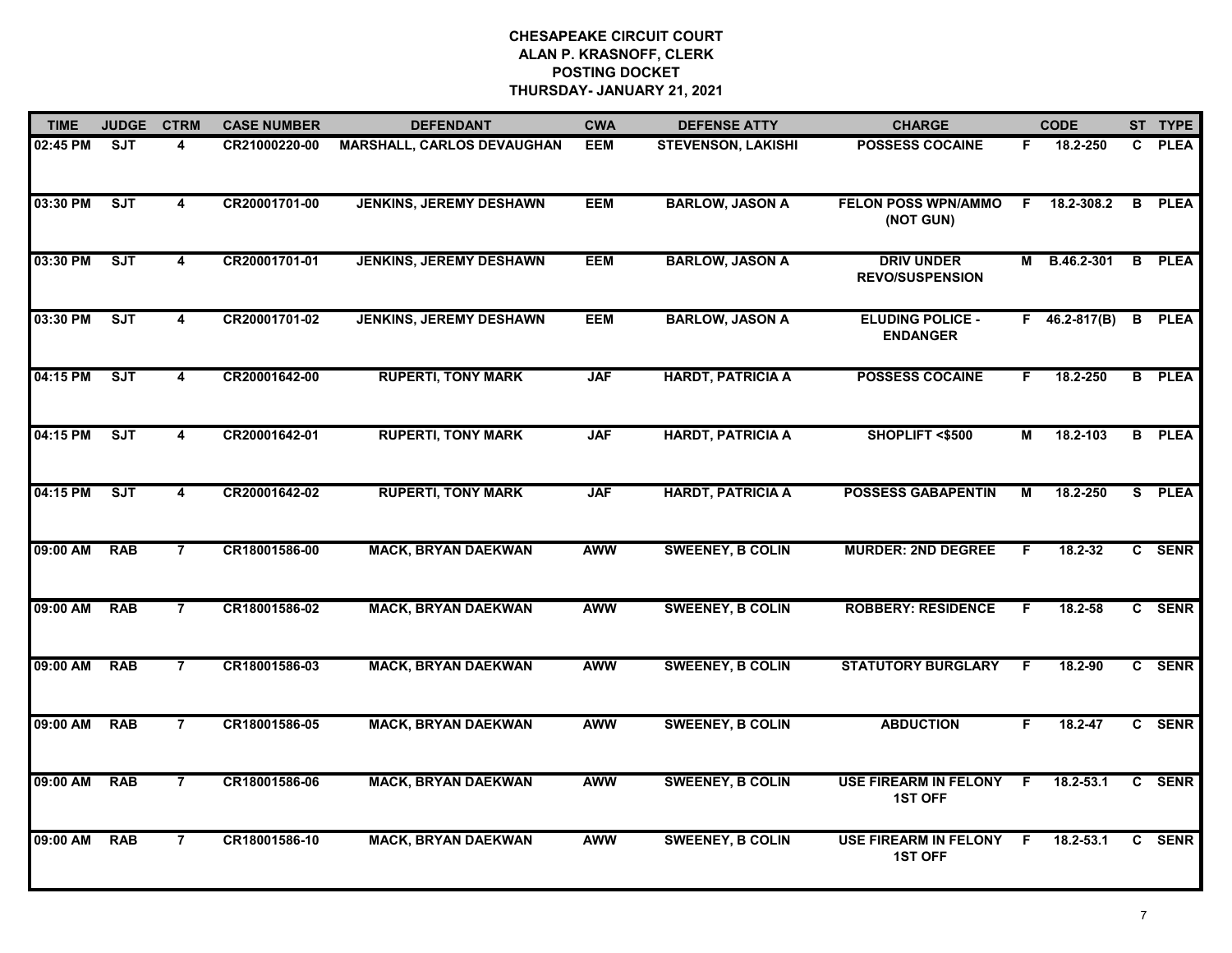| <b>TIME</b>  | <b>JUDGE</b> | <b>CTRM</b>    | <b>CASE NUMBER</b> | <b>DEFENDANT</b>                    | <b>CWA</b> | <b>DEFENSE ATTY</b>    | <b>CHARGE</b>                                     |              | <b>CODE</b>     |                | ST TYPE       |
|--------------|--------------|----------------|--------------------|-------------------------------------|------------|------------------------|---------------------------------------------------|--------------|-----------------|----------------|---------------|
| 01:00 PM     | <b>TSW</b>   | $\overline{7}$ | CR20001746-00      | HASKELL, THOMAS MCKENZIE; JR        | <b>ASA</b> | <b>BYRUM, ERICA</b>    | <b>POSSESS HEROIN</b>                             | F.           | 18.2-250        | В              | <b>PLEA</b>   |
| 01:00 PM     | <b>TSW</b>   | $\overline{7}$ | CR20001746-01      | <b>HASKELL, THOMAS MCKENZIE; JR</b> | <b>ASA</b> | <b>BYRUM, ERICA</b>    | <b>ATTEMPT PETIT LARCENY M</b>                    |              | 18.2-96         |                | <b>B</b> PLEA |
| 01:00 PM     | <b>TSW</b>   | $\overline{7}$ | CR20001746-02      | <b>HASKELL, THOMAS MCKENZIE; JR</b> | <b>ASA</b> | <b>BYRUM, ERICA</b>    | POSSESSION OF BURGLARY F<br><b>TOOLS</b>          |              | 18.2-94         |                | <b>B</b> PLEA |
| 01:00 PM     | <b>TSW</b>   | $\overline{7}$ | CR20001746-03      | <b>HASKELL, THOMAS MCKENZIE; JR</b> | <b>ASA</b> | <b>BYRUM, ERICA</b>    | <b>DESTRUCT PROP W/INTENT M</b><br>$<$ \$1000     |              | 18.2-137        |                | <b>B</b> PLEA |
| 01:00 PM     | <b>TSW</b>   | $\overline{7}$ | CR20001746-04      | <b>HASKELL, THOMAS MCKENZIE; JR</b> | <b>ASA</b> | <b>BYRUM, ERICA</b>    | <b>GRAND LARCENY: &gt;=\$500</b>                  | -F           | 18.2-95         |                | <b>B</b> PLEA |
| 01:00 PM TSW |              | $\overline{7}$ | CR20001746-05      | <b>HASKELL, THOMAS MCKENZIE; JR</b> | <b>ASA</b> | <b>BYRUM, ERICA</b>    | <b>LARCENY: INT TO SELL</b><br>$>= $500$          |              | $F$ 18.2-108.01 | B              | <b>PLEA</b>   |
| 01:00 PM     | <b>TSW</b>   | $\overline{7}$ | CR20001746-06      | <b>HASKELL, THOMAS MCKENZIE; JR</b> | <b>ASA</b> | <b>BYRUM, ERICA</b>    | <b>DESTRUCT PROP W/INTENT M</b><br>$<$ \$1000     |              | 18.2-137        | $\overline{B}$ | <b>PLEA</b>   |
| 01:00 PM     | <b>TSW</b>   | $\overline{7}$ | CR20001746-07      | <b>HASKELL, THOMAS MCKENZIE; JR</b> | <b>ASA</b> | <b>BYRUM, ERICA</b>    | <b>POSSESS HEROIN</b>                             | F.           | 18.2-250        |                | C PLEA        |
| 01:00 PM     | <b>TSW</b>   | 7              | CR20001746-08      | <b>HASKELL, THOMAS MCKENZIE; JR</b> | <b>ASA</b> | <b>BYRUM, ERICA</b>    | POSSESS PARPHERNALIA                              | M            | 54.1-3466       | C.             | <b>PLEA</b>   |
| 01:30 PM     | <b>TSW</b>   | $\overline{7}$ | CR19000299-00      | <b>KRISTIN, GRACE EVELYN</b>        | <b>JAF</b> | Doummar, Richard H.    | <b>POSSESS MARIJUANA</b>                          | М            | 18.2-250.1      | B              | <b>DD</b>     |
| 02:00 PM     | <b>TSW</b>   | $\overline{7}$ | CR20001992-00      | PANTAK, JOANNE LYNN                 | <b>SPP</b> | <b>BLACK, BRITTANY</b> | <b>BOND APPEAL</b>                                | $\mathbf{o}$ | 19.2-124        |                | C BOND        |
| 02:30 PM     | <b>TSW</b>   | $\overline{7}$ | CR20001519-00      | <b>FEREBEE, COREY CEDRIC</b>        | <b>MAP</b> | Spencer, Jo Anne       | <b>FALSE IDENTIFY SELF TO</b><br><b>LAW ENF</b>   | M            | 19.2-82.1       |                | C BOND        |
| 02:30 PM     | <b>TSW</b>   | $\overline{7}$ | CR20001519-01      | <b>FEREBEE, COREY CEDRIC</b>        | <b>MAP</b> | Spencer, Jo Anne       | POSSESS MARIJUANA, 1ST M 18.2-250.1<br><b>OFF</b> |              |                 | C              | <b>BOND</b>   |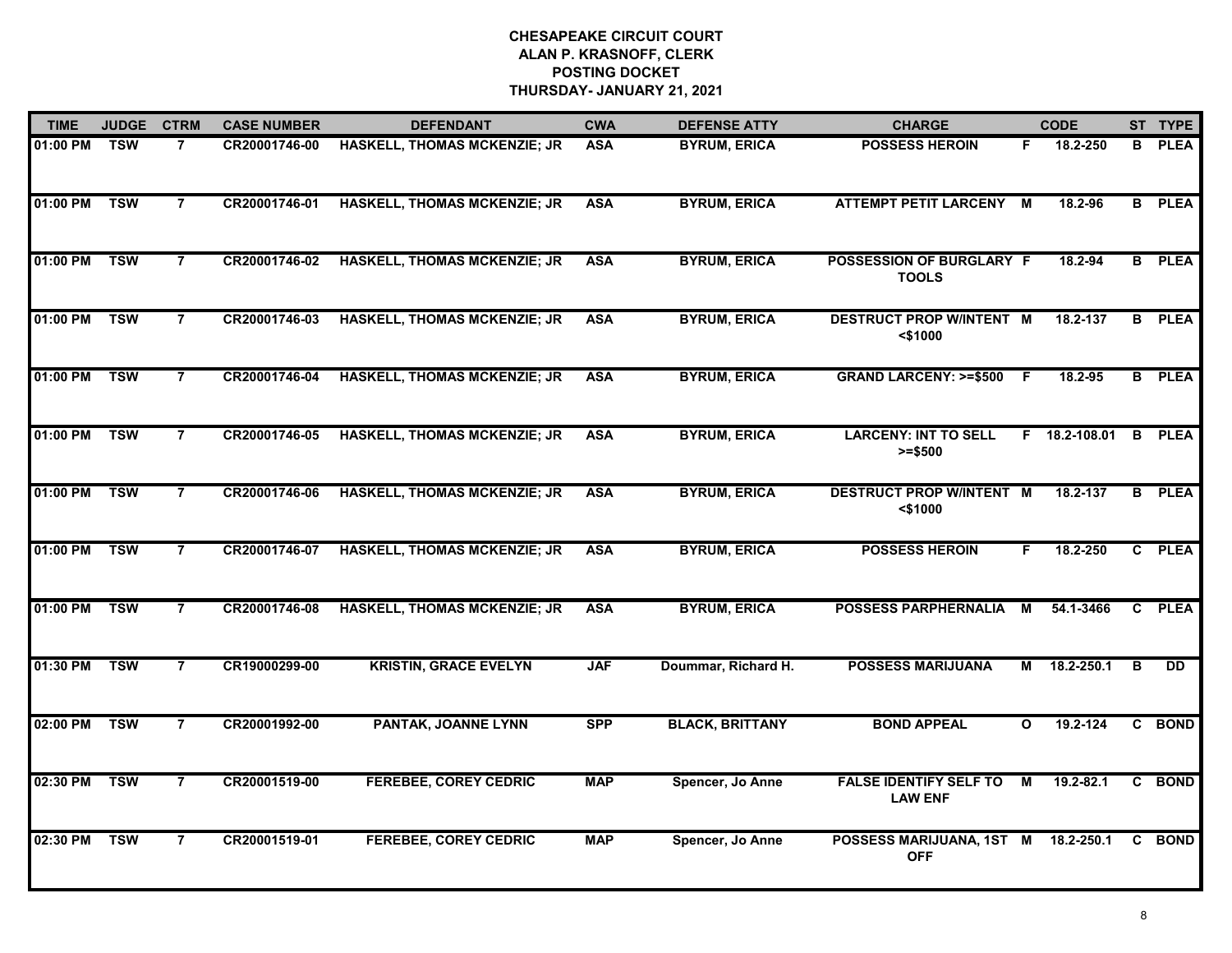| <b>TIME</b> | <b>JUDGE</b> | <b>CTRM</b> | <b>CASE NUMBER</b> | <b>DEFENDANT</b>             | <b>CWA</b> | <b>DEFENSE ATTY</b> | <b>CHARGE</b>                               |   | <b>CODE</b> |    | <b>TYPE</b> |
|-------------|--------------|-------------|--------------------|------------------------------|------------|---------------------|---------------------------------------------|---|-------------|----|-------------|
| 02:30 PM    | TSW          |             | CR20001519-02      | <b>FEREBEE, COREY CEDRIC</b> | <b>MAP</b> | Spencer, Jo Anne    | <b>IDENTY THEFT: OBTAIN ID</b><br>$2+OFF$   |   | 18.2-186.3  | C. | <b>BOND</b> |
| 02:30 PM    | TSW          |             | CR20001519-03      | <b>FEREBEE, COREY CEDRIC</b> | <b>MAP</b> | Spencer, Jo Anne    | <b>OBSTRUCT/RESIST W/O</b><br><b>FORCE</b>  | м | 18.2-460    | C. | <b>BOND</b> |
| 02:30 PM    | <b>TSW</b>   |             | CR20001519-04      | <b>FEREBEE, COREY CEDRIC</b> | <b>MAP</b> | Spencer, Jo Anne    | <b>DRIV UNDER</b><br><b>REVO/SUSPENSION</b> | м | B.46.2-301  |    | <b>BOND</b> |